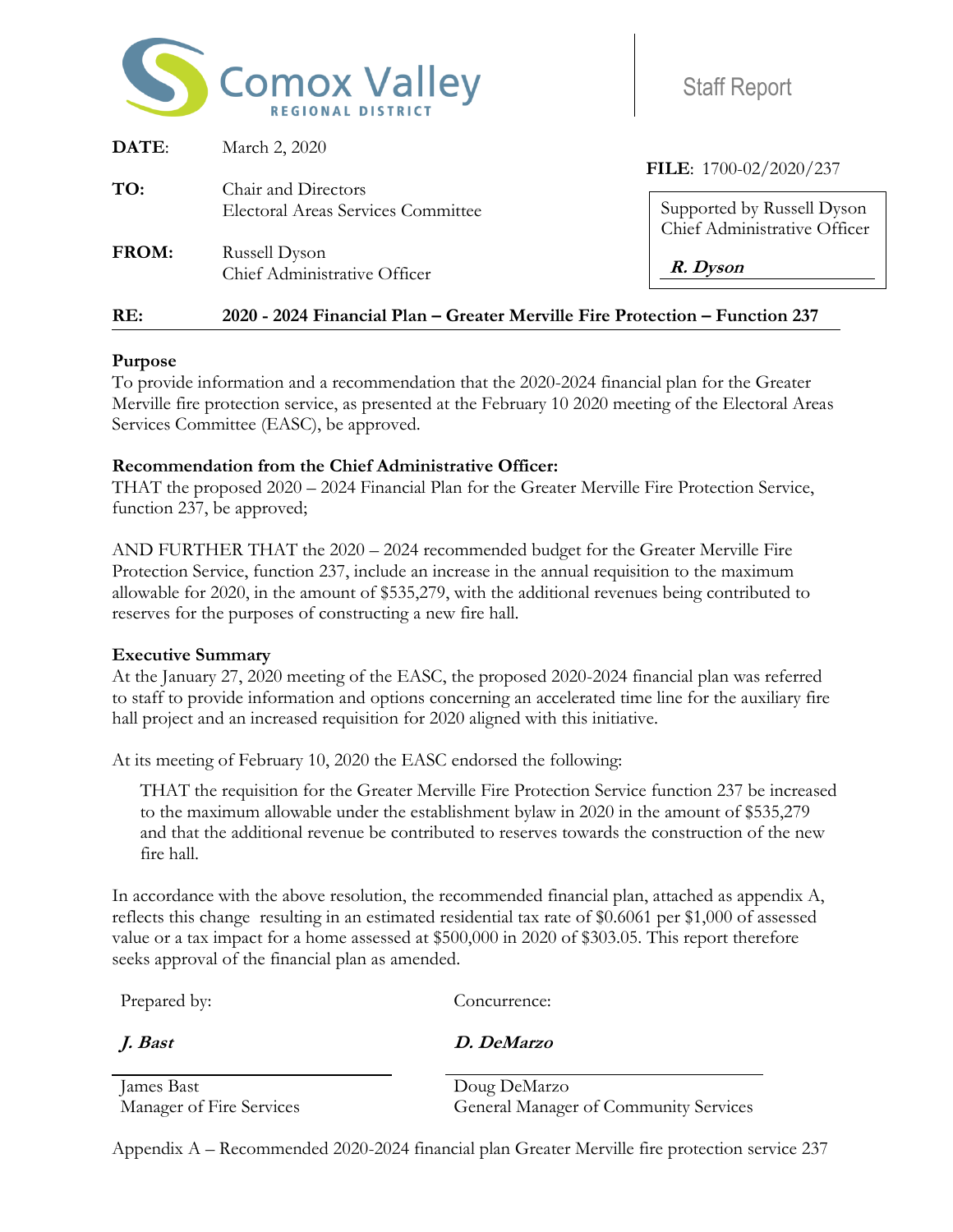# **CVRD 5 Year Operating Budget by Service**

Functions: 237

#### Objects: Multiple

| <b>Account Code</b>       | <b>Account Description</b>                                | 2019<br><b>Actual</b> | 2019<br><b>Budget</b> | 2020<br>Budget | 2021<br><b>Financial</b> | 2022<br><b>Financial</b> | 2023<br>Financial | 2024<br><b>Financial</b> |
|---------------------------|-----------------------------------------------------------|-----------------------|-----------------------|----------------|--------------------------|--------------------------|-------------------|--------------------------|
| 01 - General Revenue Fund |                                                           |                       |                       |                |                          |                          |                   |                          |
|                           | 237 - Greater Merville Fire Protection Local Service Area |                       |                       |                |                          |                          |                   |                          |
| <b>Revenues</b>           |                                                           |                       |                       |                |                          |                          |                   |                          |
|                           | 237 - Greater Merville Fire Protection Local Service Area |                       |                       |                |                          |                          |                   |                          |
| 01-1-237-005              | Gil Fed Govt                                              | 319                   | 0                     | 0              | $\mathbf 0$              | 0                        | $\mathbf 0$       | 0                        |
| 01-1-237-019              | Reqn Elect/Spec Prov Govt                                 | 390,000               | 390,000               | 535,279        | 535,279                  | 535,279                  | 535,279           | 535,279                  |
| 01-1-237-135              | <b>Recoveries-Other Functions</b>                         | 22,678                | 0                     | 0              | 0                        | $\mathbf 0$              | $\mathbf 0$       | $\mathbf 0$              |
| 01-1-237-145              | <b>Transfer from Reserve</b>                              | $\mathbf 0$           | $\Omega$              | 0              | 1,189                    | $\mathbf 0$              | $\Omega$          | $\mathbf 0$              |
| 01-1-237-150              | Surplus Prior Year                                        | 41,195                | 41,195                | 76,843         | $\Omega$                 | $\mathbf 0$              | $\Omega$          | $\mathbf 0$              |
|                           | 237 - Greater Merville Fire Protection Local Service Area | 454,192               | 431,195               | 612,122        | 536,468                  | 535,279                  | 535,279           | 535,279                  |
| <b>Revenues</b>           |                                                           | 454,192               | 431,195               | 612,122        | 536,468                  | 535,279                  | 535,279           | 535,279                  |
| <b>Expenses</b>           |                                                           |                       |                       |                |                          |                          |                   |                          |
|                           | 237 - Greater Merville Fire Protection Local Service Area |                       |                       |                |                          |                          |                   |                          |
| 01-2-237-200              | <b>Support Services</b>                                   | 3,883                 | 3,883                 | 5,187          | 5,229                    | 4,969                    | 5,069             | 5,151                    |
| 01-2-237-202              | Referendum/Election                                       | $\mathbf 0$           | 10,000                | 10,000         | $\Omega$                 | $\mathbf 0$              | $\Omega$          | $\Omega$                 |
| 01-2-237-216              | <b>Municipal Contract</b>                                 | 244,710               | 244,710               | 248,213        | 253,177                  | 258,241                  | 263,406           | 268,674                  |
| 01-2-237-220              | Salaries & Wages                                          | 14,973                | 13,071                | 26,943         | 32,476                   | 33,276                   | 34,097            | 34,938                   |
| 01-2-237-225              | <b>Benefits</b>                                           | 4,335                 | 6,704                 | 10,742         | 10,924                   | 11,110                   | 11,301            | 11,497                   |
| 01-2-237-237              | <b>Employer Health Tax</b>                                | 289                   | 392                   | 673            | 690                      | 705                      | 724               | 743                      |
| 01-2-237-238              | <b>WCB</b>                                                | 358                   | 340                   | 660            | 675                      | 689                      | 706               | 721                      |
| 01-2-237-275              | Permits/Licences                                          | $\Omega$              | 500                   | 500            | 500                      | 500                      | 500               | 500                      |
| 01-2-237-284              | <b>Meeting Expense</b>                                    | 0                     | 1,000                 | 500            | 500                      | 500                      | 500               | 500                      |
| 01-2-237-293              | <b>Office Expenses</b>                                    | 232                   | 56                    | 56             | 56                       | 56                       | 56                | 56                       |
| 01-2-237-306              | Protective Gear/Equipment                                 | 19,957                | 30,000                | 23,250         | 24,000                   | $\mathbf 0$              | $\Omega$          | 8,000                    |
| 01-2-237-314              | Telephone & Alarm Lines                                   | 51                    | 120                   | 120            | 120                      | 120                      | 120               | 120                      |
| 01-2-237-319              | Training/Development & Conferences                        | 64                    | 145                   | 145            | 145                      | 145                      | 145               | 145                      |
| 01-2-237-320              | Travel                                                    | 210                   | 325                   | 325            | 325                      | 325                      | 325               | 325                      |
| 01-2-237-335              | Advertising                                               | $\mathbf 0$           | 3,725                 | 6,225          | 120                      | 120                      | 120               | 120                      |
| 01-2-237-340              | Dues And Memberships                                      | 25                    | 60                    | 60             | 60                       | 60                       | 60                | 60                       |
| 01-2-237-353              | <b>Public Relations</b>                                   | $\mathbf 0$           | 50                    | 50             | 50                       | 50                       | 50                | 50                       |
| 01-2-237-369              | Insurance Liability                                       | 470                   | 470                   | 667            | 489                      | 499                      | 509               | 519                      |
| 01-2-237-372              | Insurance Property                                        | 64                    | 65                    | 66             | 67                       | 68                       | 70                | 72                       |
| 01-2-237-381              | Legal Fees                                                | 2,259                 | 6,000                 | 6,000          | 2,000                    | 2,000                    | 2,000             | 2,000                    |
| 01-2-237-385              | <b>Gis Services</b>                                       | 89                    | 1,500                 | 1,500          | 917                      | 1,000                    | 1,000             | 1,000                    |
| 01-2-237-387              | <b>Other Prof Fees</b>                                    | 10,150                | 33,000                | 33,000         | 0                        | 0                        | 0                 | 0                        |